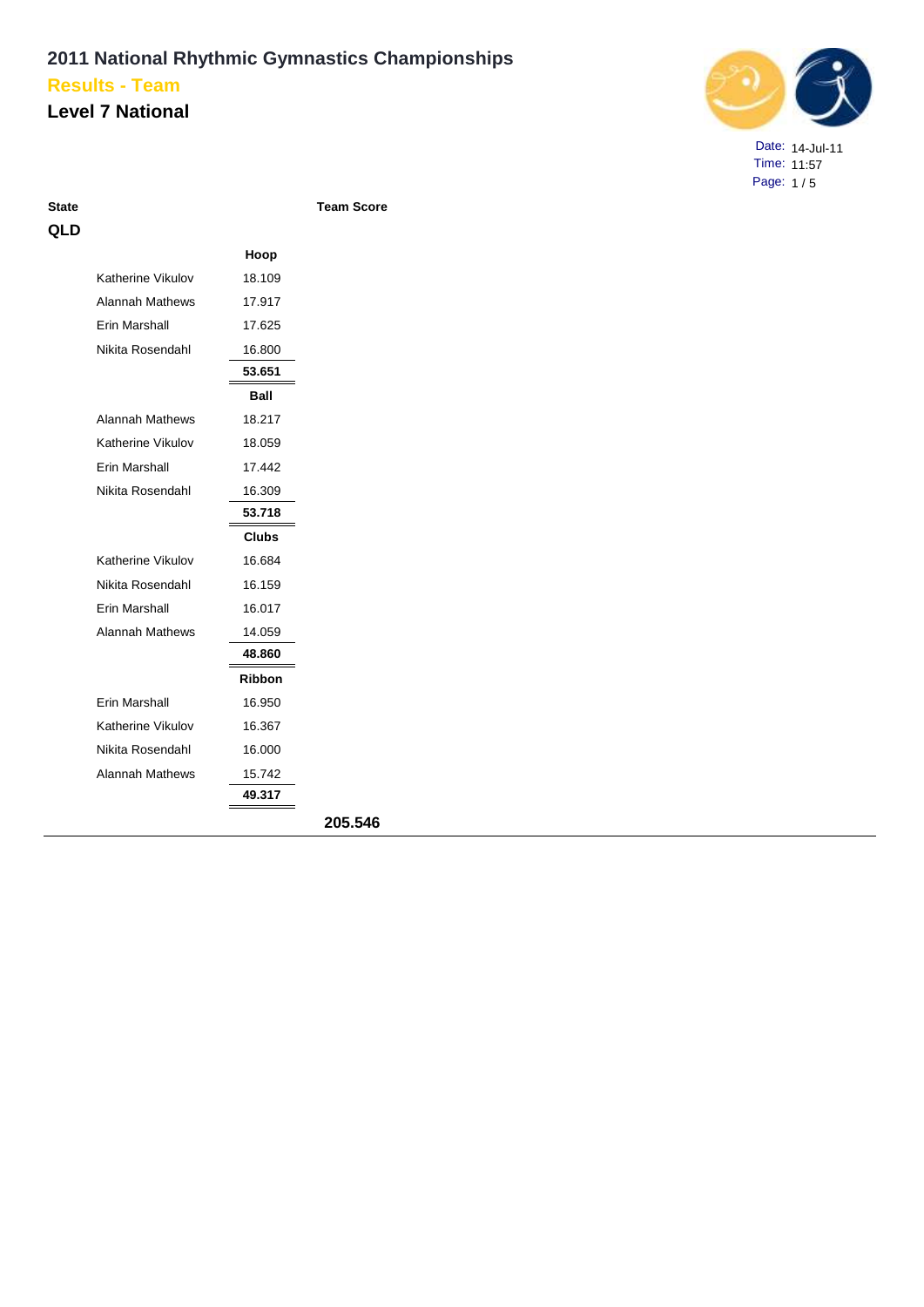### **Level 7 National**



Date: 14-Jul-11 Time: 11:57 Page: 2 / 5

| NSW |        |
|-----|--------|
|     | Bao-tr |
|     | Alexar |
|     | ا مطمط |

|                    | Hoop   |     |
|--------------------|--------|-----|
| Bao-tran Nguyen-Ph | 17.084 |     |
| Alexandra Dixon    | 16.634 |     |
| Isabella Goodman   | 16.275 |     |
| Amellia Tamanaha   | 16.000 |     |
|                    | 49.993 |     |
|                    | Ball   |     |
| Amellia Tamanaha   | 17.425 |     |
| Bao-tran Nguyen-Ph | 16.725 |     |
| Alexandra Dixon    | 15.450 |     |
| Isabella Goodman   | 14.109 |     |
|                    | 49.600 |     |
|                    | Clubs  |     |
| Amellia Tamanaha   | 16.867 |     |
| Bao-tran Nguyen-Ph | 16.709 |     |
| Isabella Goodman   | 15.300 |     |
| Alexandra Dixon    | 15.109 |     |
|                    | 48.876 |     |
|                    | Ribbon |     |
| Bao-tran Nguyen-Ph | 17.100 |     |
| Alexandra Dixon    | 15.625 |     |
| Amellia Tamanaha   | 15.184 |     |
| Isabella Goodman   | 14.775 |     |
|                    | 47.909 |     |
|                    |        | 101 |

**State Team Score**

**196.378**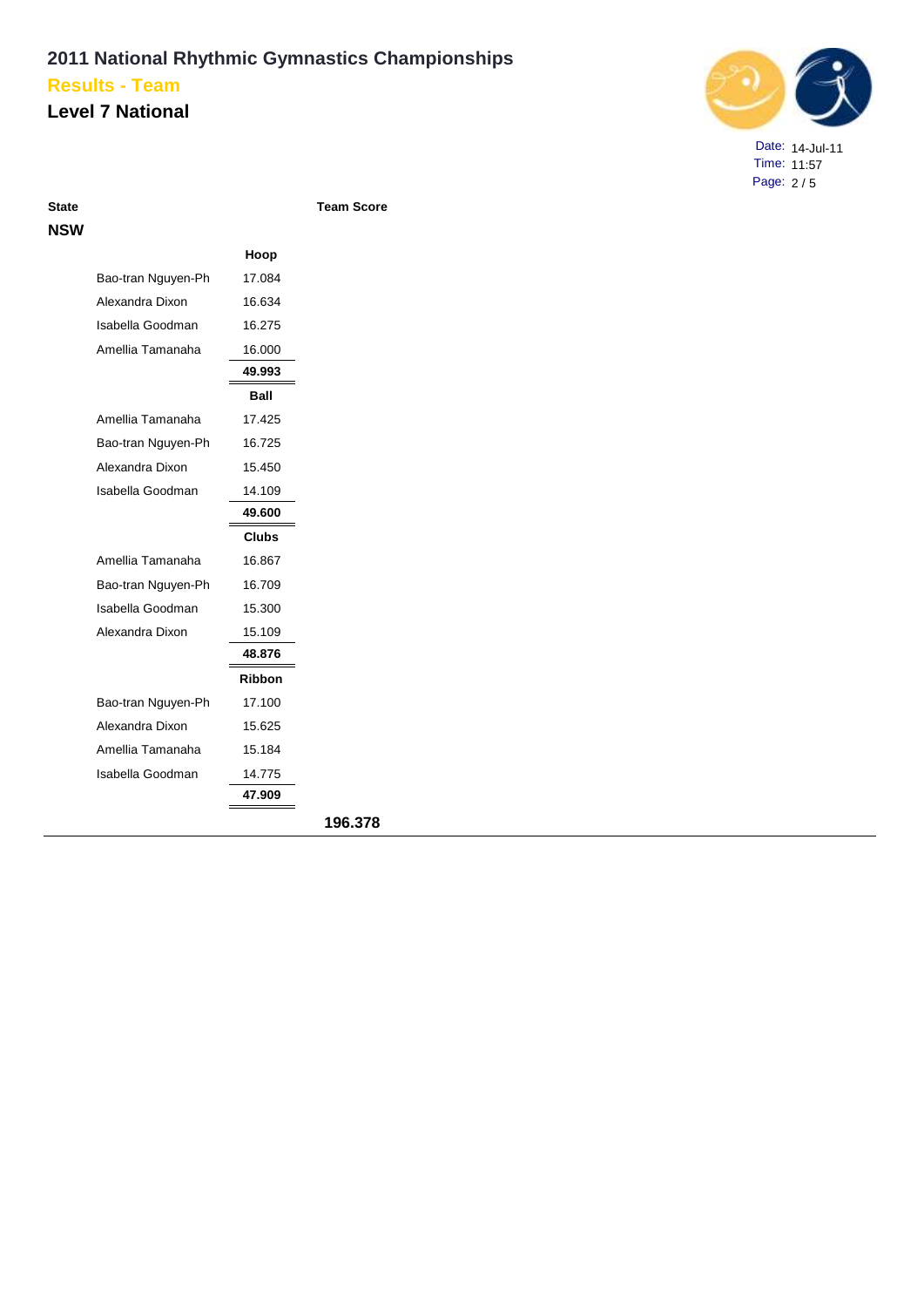### **Level 7 National**



Date: 14-Jul-11 Time: 11:57 Page: 3 / 5

| э.<br>× | ۹ |
|---------|---|
|         |   |

**State Team Score**

|                        | Hoop         |
|------------------------|--------------|
| Anna Karaganova        | 18.009       |
| <b>Emily Abbot</b>     | 16.425       |
| <b>Chloe Millar</b>    | 14.334       |
| <b>Brianna Burgess</b> | 12.192       |
|                        | 48.768       |
|                        | Ball         |
| Anna Karaganova        | 18.142       |
| <b>Emily Abbot</b>     | 15.975       |
| <b>Brianna Burgess</b> | 15.775       |
| Chloe Millar           | 14.367       |
|                        | 49.892       |
|                        | <b>Clubs</b> |
| Anna Karaganova        | 15.534       |
| <b>Emily Abbot</b>     | 14.725       |
| <b>Brianna Burgess</b> | 14.317       |
| <b>Chloe Millar</b>    | 12.792       |
|                        | 44.576       |
|                        | Ribbon       |
| Anna Karaganova        | 17.267       |
| <b>Emily Abbot</b>     | 15.842       |
| <b>Chloe Millar</b>    | 15.184       |
| <b>Brianna Burgess</b> | 14.900       |
|                        | 48.293       |
|                        |              |
|                        |              |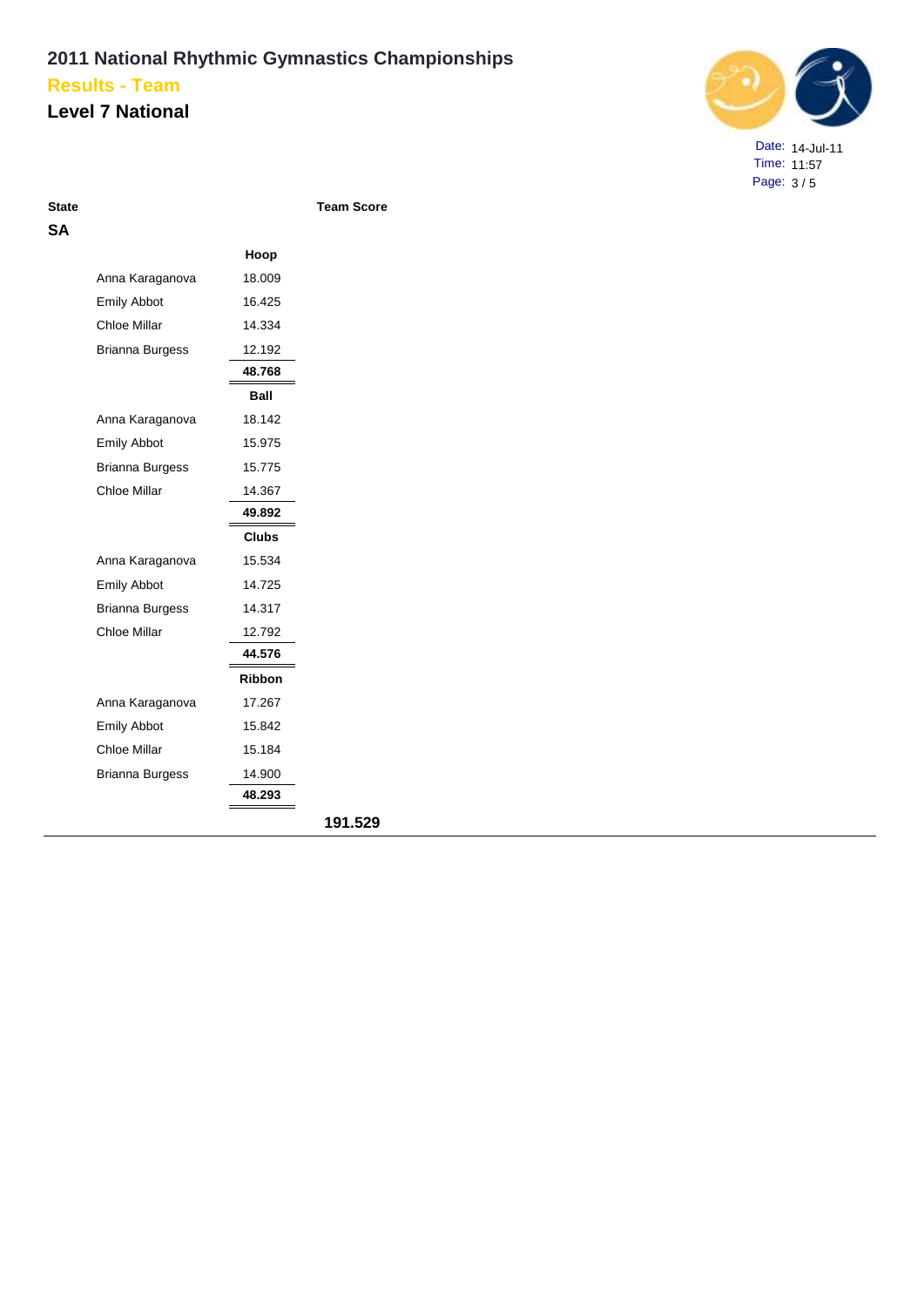#### **Level 7 National**



Date: 14-Jul-11 Time: 11:57 Page: 4 / 5

| State |  |
|-------|--|
| WА    |  |

**State Team Score**

|                   | Hoop         |
|-------------------|--------------|
| Jade Lazarus      | 16.184       |
| Gemma Mulholland  | 16.100       |
| Amelia Loney      | 15.742       |
| Katelyn McCaffety | 15.417       |
|                   | 48.026       |
|                   | Ball         |
| Jade Lazarus      | 17.409       |
| Amelia Loney      | 15.742       |
| Gemma Mulholland  | 15.675       |
| Katelyn McCaffety | 15.400       |
|                   | 48.826       |
|                   | <b>Clubs</b> |
| Jade Lazarus      | 16.709       |
| Gemma Mulholland  | 15.850       |
| Amelia Loney      | 14.809       |
| Katelyn McCaffety | 13.567       |
|                   | 47.368       |
|                   | Ribbon       |
| Jade Lazarus      | 15.492       |
| Gemma Mulholland  | 15.259       |
| Katelyn McCaffety | 14.575       |
| Amelia Loney      | 14.034       |
|                   | 45.326       |
|                   |              |